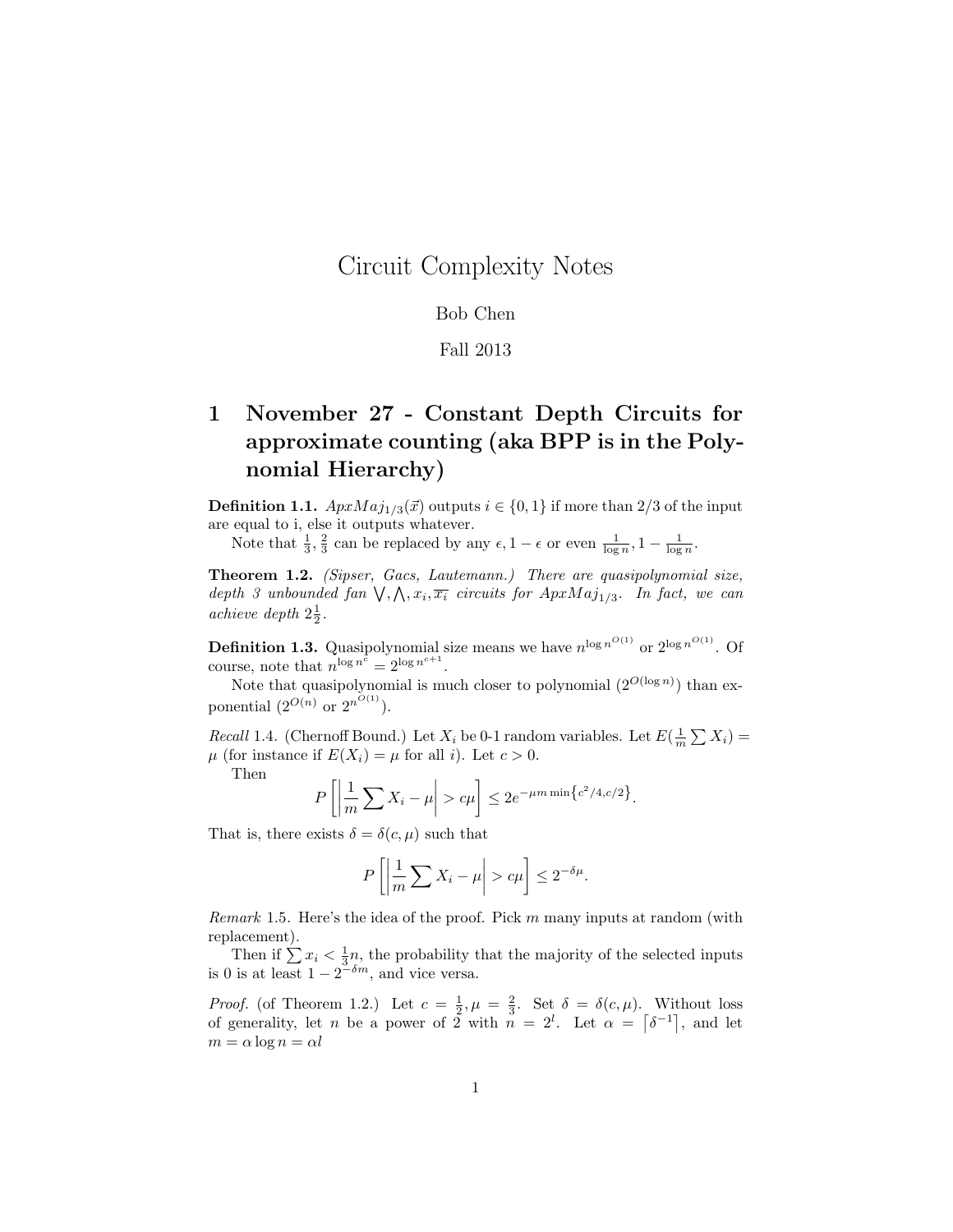Consider all  $n^m$  many sequences of the inputs  $x_{\vec{i}} = x_{i_1}, \ldots, x_{i_m}$ . Compute  $Maj(x<sub>i</sub>)$  for each sequence. Call these values  $y<sub>i</sub>$ . Note that it depends on  $m = \alpha \log n = \alpha l$  different variables, so it has a DNF of size at most  $2^{\alpha \log n} = n^{\alpha}$ . There are  $n^m = 2^{\alpha(\log n)^2}$  many such sequences (quasipolynomially many).

If  $\sum x_i < \frac{1}{3}n$ , then the number of values  $y_{\vec{i}} = 1$  is at most

$$
2^{-\delta m}(n^m) = 2^{-\delta \alpha \log n}(n^m)
$$

$$
= m^{-\delta \alpha} n^m
$$

$$
\leq \frac{1}{n} n^m
$$

$$
= 2^{-l} n^m.
$$

So  $y_{\vec{i}} = 0$  for at least  $(1 - 2^{-l})n^m$  many choices of  $\vec{i}$ . Same is true of the dual situation: when  $\sum x_i \ge \frac{2}{3}n$ , most of the  $y_i$ s are 1.

Now,  $n^m = 2^{\alpha l^2}$ . Let  $L = \alpha l^2$ . There are  $2^L$  many sequences of length m. A sequence is specified by  $L$  many bits; that is,  $l$  bits for each of its  $m$  members. We want a function  $f$  such that

$$
f(\vec{y}) = \begin{cases} 1 & \text{if the number of } y_{\vec{i}} = 1 \text{ is at least } (1 - 2^{-l})2^L, \\ 0 & \text{if the number of } y_{\vec{i}} = 0 \text{ is at least } (1 - 2^{-l})2^L, \end{cases}
$$

and is arbitrary otherwise.  $f$  has  $2^L$  many inputs, and we want a constant depth circuit for  $f$ .

Identify sequences of length m with binary strings in  $\omega \in \{0,1\}^L$ . If  $u, v \in 2^L$ define  $u \oplus v$  as the bitwise XOR of u, v. We have the following facts.

- (1)  $(u \oplus v) \oplus u = v$ .
- (2)  $u \in S \oplus v$  if and only if  $u \oplus v \in S$ .
- (3)  $|S \oplus v| = |S|$ .
- (4) If  $w \in 2^L$  and u is chosen at random, then

$$
P\left[w \in S \oplus u\right] = \frac{|S|}{2^L}
$$

.

Looking ahead: S will be the set of  $\vec{i}$  for which  $y_{\vec{i}} = 1$ , and we'll have

$$
\frac{|S|}{2^L} \ge 1 - 2^{-l} \text{ or } \le 2^{-l}.
$$

Note that if  $|S| \leq 2^{-l}2^{L}$ , then

$$
P[w \in S \oplus u] \le 2^{-l}.
$$

If  $|S| \ge (1 - 2^{-l})2^L$ , then

$$
P[w \notin S \oplus u] \le 2^{-l}.
$$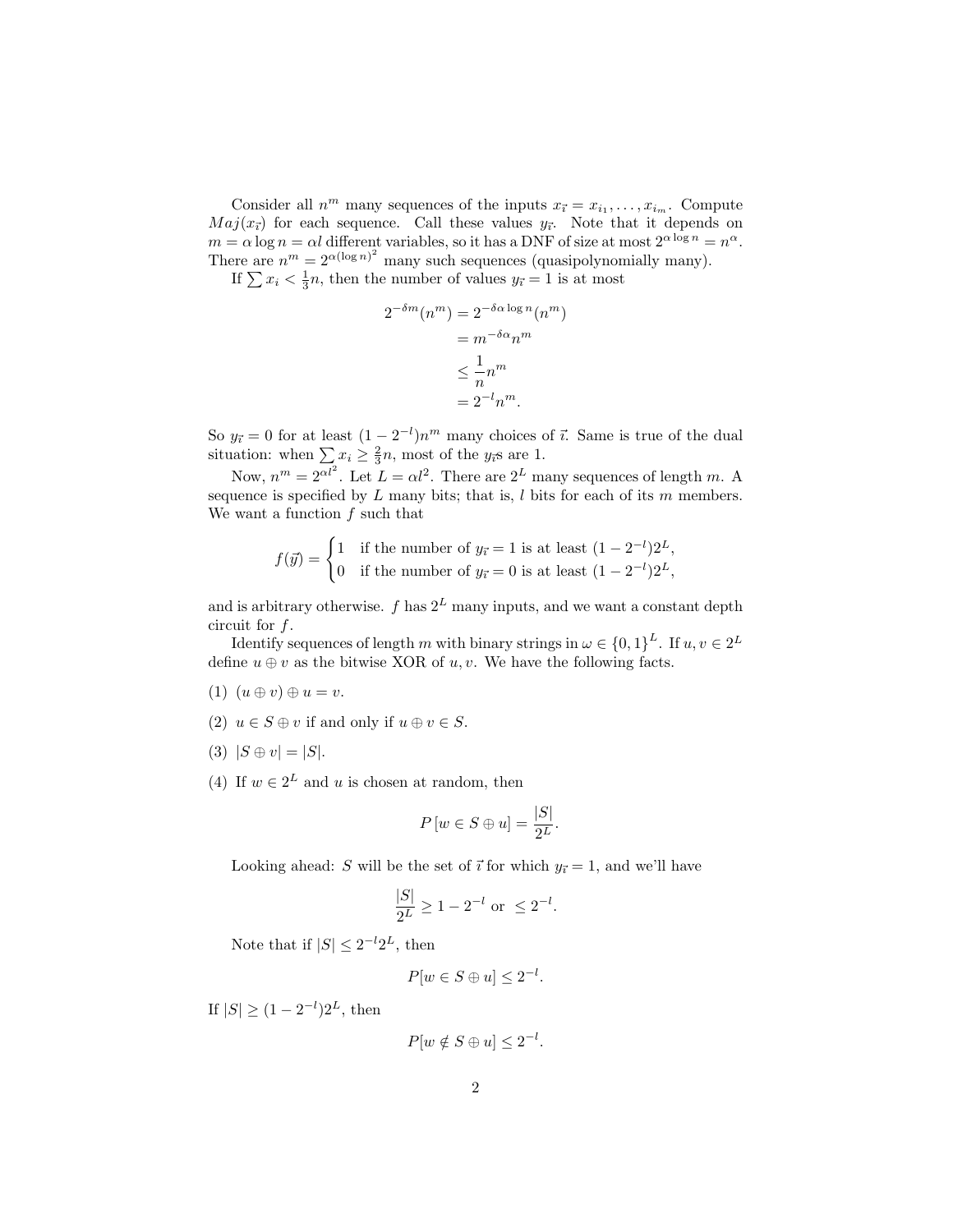Let  $k = \left\lceil \frac{L+1}{l} \right\rceil \approx \alpha l$ . If  $|S| \geq (1 - 2^{-l})2^{L}$ , we claim there exists  $u_1, \ldots, u_k \in$  $2^L$  so that  $\bigcup (S \oplus u_i) = 2^L.$ 

That is, we can cover all strings with  $k$  (XOR) translations of  $S$ . We'll prove this now.

Consider any fixed  $w \in 2^L$ .  $P(w \notin S \oplus u_i) \leq 2^{-l}$ . Thus, the probability that w is not in any of  $S \oplus u_i$  is at most  $(2^-l)^k \leq 2^{-(L+1)}$ . So, the probability that some w is not in  $\bigcup S \oplus u_i$  is at most  $\frac{1}{2}$  by the union bound. Hence there exists some selection of  $u_i$ s so that the union covers all strings.

Inversely, if  $|S| \leq 2^{-l} 2^{L}$ , then no choice of k  $u_i$ s will be able to cover the whole space, since

$$
\left| \bigcup S \oplus u_i \right| \le k|S| \le \alpha l 2^{-l} 2^L \ll 2^L.
$$

Now we're ready to write down  $f$ ! It's simply

$$
\bigvee_{u_1,\ldots,u_k\in 2^L}\bigwedge_{w\in 2^L}\bigvee_{i=1}^kw\in S\oplus u_i.
$$

Since S is the set of  $\vec{i}$  for which  $y_{\vec{i}} = 1$ , we can rewrite this as

$$
\bigvee_{u_1,\ldots,u_k\in 2^L}\bigwedge_{w\in 2^L}\bigvee_{i=1}^k y_{w\oplus u_i}.
$$

Using the distributive law, we can write  $\bigvee_{i=1}^{k} y_{w \oplus u_i}$  as a big  $\bigwedge$  of small  $\bigvee$ s (small in the sense that their fan in is  $O((\log n)^2)$ ). This reduces the formula to depth 3; even to depth  $2\frac{1}{2}$  if one counts the small fan-in gates as only half a level.

Let's check the size of this monstrosity. The outermost  $\bigvee$  has how many disjuncts? The number of chocies of  $u_i$  is at most  $(2^L)^k \approx 2^{(\log n)^{O(1)}}$ . The next level of  $\bigwedge$ : there are  $2^L = 2^{(\log n)^{O(1)}}$  many choices of w. The  $\bigwedge$ s from the distribution law are also  $2^{(\log n)^{O(1)}}$ . Finally, the bottom level of  $\sqrt{s}$  are  $2^{O((\log n)^3)} = 2^{(\log n)^{O(1)}}$ . So we're done!  $\Box$ 

**Definition 1.6.** Let Q be a language, i.e. a subset of  $2^L$ . Q is in BPP if there exists a polytime computable  $R(x, y)$  and a polynomial  $p(m)$  so that for all  $|x| = m$ ,  $x \in Q$  implies

$$
P_{z \in \{0,1\}^{p(m)}} [R(x,z) = 1] \ge \frac{2}{3},
$$

and if  $x \notin Q$  then

$$
P_{z \in \{0,1\}^{p(m)}} [R(x,z) = 1] \le \frac{1}{3}.
$$